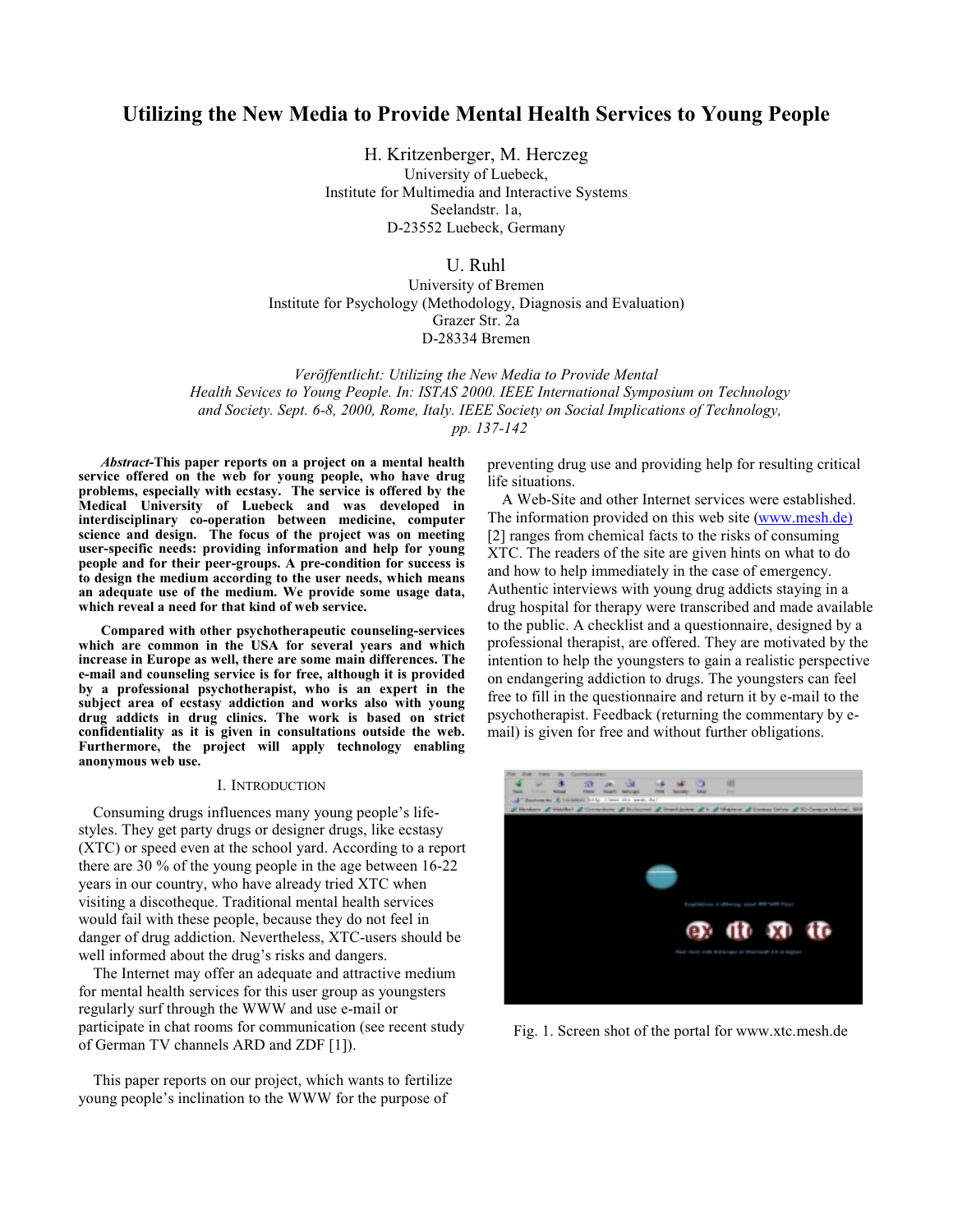#### Π. **IMPLICATIONS OF TECHNOLOGY**

### Computer Simulations of Psychotherapists and of  $A$ . Patients

There is a long tradition of co-operation between computer technology and psychotherapy. To name the most famous issues: ELIZA (cf. http://www-ai.ijs/eliza/eliza.html), PARRY, Mrs. Doolittle, Mr. Webowitz [3]. These are computer programs either simulating a psychotherapist or a patient. They claimed to demonstrate communication strategies between doctors and patients. Of course, questions about ethics and about human dignity and ideals of man were asked when philosophers and society were confronted with the capabilities and effects of these simulation programs.

### $B$ . Psychotherapy and Counseling Services on the Internet: Some Questions on Effectiveness and Ethics

During the last couple of years there have been dramatic changes in the possibilities of using computers that came up with multimedia and spreading use of the World Wide Web. The new technology offers the potential of Internet services for online-psychotherapy and counseling. It proved that counseling services have become well-established in America and recently developing in Europe as well.

There are many offers for online-counseling on the WWW, e.g.

- www.loveadvice.com (Dr. Tracy Capot, who wants 49,95 Dollars for a counseling session)
- www.netpsych.com/holmes (offer for online counseling by the psychotherapist Leonard Holmes)
- www.metanoia.org
- www.counselingcafe.com/ser\_info.htm etc.

Many of these online-counseling services are offered by psychotherapists on the basis of e-mail contacts, sometimes there is additionally consultation via chat.

People can meet with a psychotherapist for private counseling, or asking questions to experts concerning emotional help. Online counseling is meant as a viable alternative source of help when traditional help is not accessible, e.g. if someone has no access to a therapist nearby or might be nervous or embarrassed about face-to-face counseling. Of course, these offers are not intended for people who are severely depressed or in need of clinical care. However, it is meant as an affordable solution for those who are simply going through a tough time. Licensed psychologists offer personal training for life and career, assistance for moving life toward dreams and goals by starting an online consulting service. E-mail counseling works by asking questions or telling the situation wanted help for. The person in search of help or answers can decide whether or not he or she wants to have an on-going relationship or just a one-time session.

There are some years of experiences with this kind of counseling in the USA, but less experiences in Europe. Some examples for online-counseling in Europe are mainly selfhelp groups, where counseling is for free. However, it is not always sure or even intended that advice is given by a professional in the respective area of interest. In some cases it is clear, that advice is given by a professional therapist or doctor, as it is the case with the following web addresses:

- www.profa.de/sextra (ProFamilia gives advice on questions concerning sexuality and pregnancy)
- www2.telecom.at/femwien/jugend.htm (onlinecounseling offered by the Austrian Society for Family Planning for Young People)
- www.telefonseelsorge.de/beratung/index.html (German telephone samaritans)

One of the latest offers for online counseling (since March) 2000) in Germany is www.lifeline.de/navigagtion/index.html. Under the motto of "putting your questions to a doctor and get an answer" the web site offers e-mail contact, a chat café, tests and information on many subjects concerning psychological problems, sexuality, AIDS and so on. The users are offered a web form to fill in, where the insertion of name and personal e-mail address are optional. For taking part in the chat discussions the advice seekers can use a nick name. Lifeline strongly insists on the user's acceptance of the conditions of usage and declares that lifeline doesn't give any guarantee on correctness and accuracy of the answers given in any conversation or advice seeking dialogues. According to the way they see themselves, they offer only the technical platform for enabling communication between patients and doctors. In consequence, lifeline doesn't take over any responsibility for damage and doesn't want to pay compensation if things will go wrong. There are many other online-counseling services on the internet, see also Döring [4] for an overview and categorization of these sites.

With some exceptions mostly information, e.g. on organizations, services or subject areas of interest, is provided at web sites. Some of the exceptions to this practice are named above. These exceptions clearly indicate the new trend for online-counseling exists in Europe. But there is an intensive discussion on the use of media for psychotherapist's practice. The new medium discussed is the internet, the new media some years ago where audio or video recordings of psychotherapist session. Under the media aspect, there are several arguments against the kind of online-counseling described above. Some mental health experts believe that it is an inferior method because the therapist cannot witness the patient's body language, demeanor or tone of voice. So, the quality of communication will be limited and communication can fail in predictable ways, depending upon the model or stereotypes they employ [5]. As more and more counseling services appear, mental health professional organizations begin to consider the impacts, ethics and effectiveness of psychotherapists providing services over the WWW.

#### III. **IMPLICATIONS OF THE MEDIUM**

We see the arguments mentioned above against widespread online-counseling. However, there are good practices in media use for drug prevention. This are reasons for further asking about what criteria could be put forward to support effectiveness and ethics in providing mental health services on the WWW for youngsters.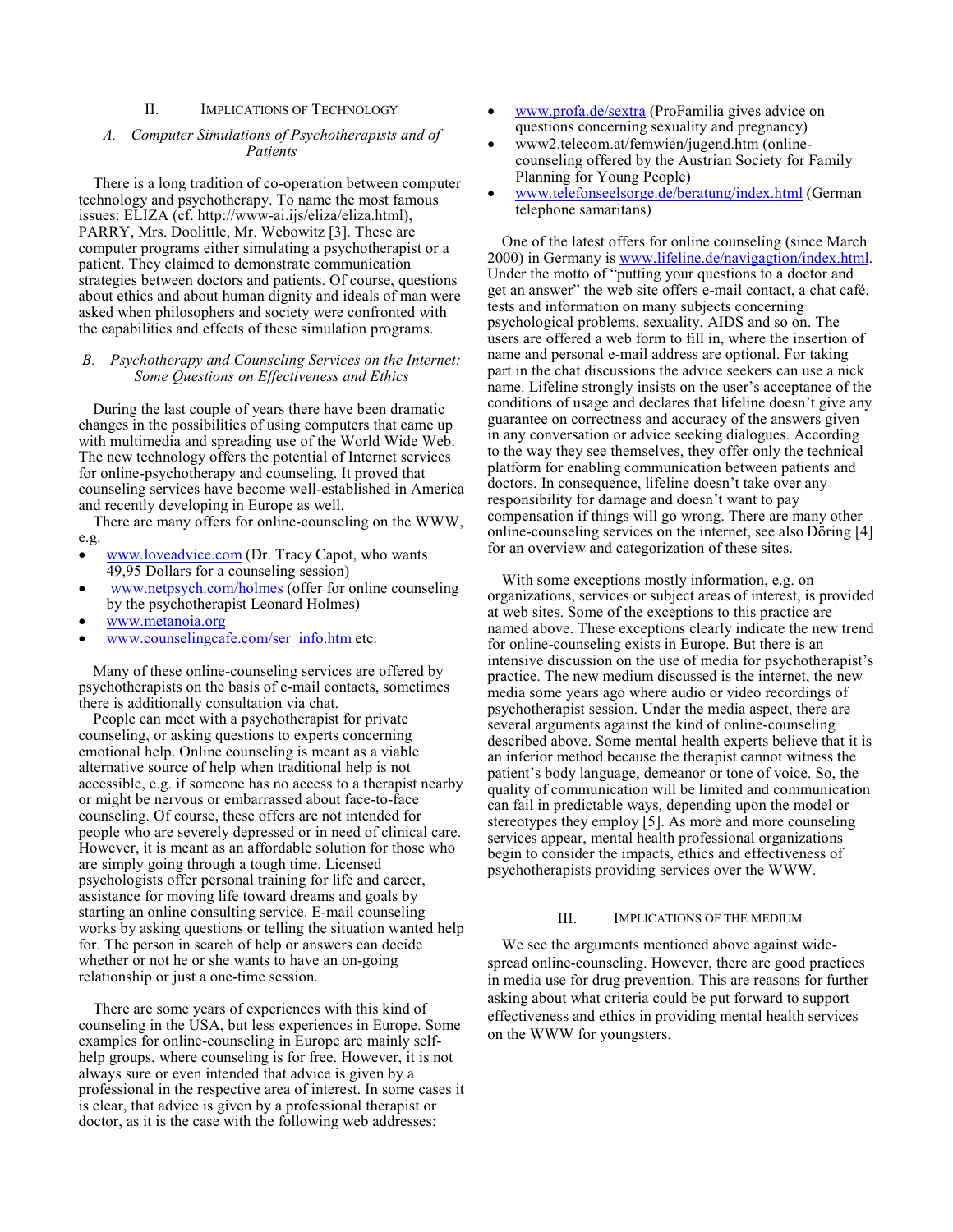# A. Attracting the Users of the Target Group

Media adequacy is essential in order attract the target group to use the web site. Adequacy for a site for youngsters means to adapt verbally, in tone of voice, and visually with graphic design. This should not be done by adult people who are always in danger to adapt to their own mental models and stereotypes of young people. Authentic and user adequate design will involved young people's own experiences, their way of thinking and their attitudes towards proper life-style.

This division offers direct and quick access to subjects of interest. There was only positive feedback for design and information structure given by real users, who had e-mail contact with the psychotherapist.



Fig 2. Screen shot of the starting site in Ecstasy-Online

The graphic design of the Web pages was done by a student of design (Muthesius Hochschule, Kiel, Germany) in order to meet people's taste and life-style.

The screen shot of "Ecstasy-Online" (Figure 2) shows the five subject areas, for which information is provided::

- What to do in the case of emergency (including subjects: what to do and how to help, effects drugs take, contact persons and so on)
- Information that will help a person to estimate the degree of her or his addiction to drugs and the risk taken by this.
- A subject area called "drug stop", which gives background information on drugs, e.g. chemistry, hints on literature and further information on subjects of interest.
- In the subject area "talk talk", communication means and interviews with drug addicted people reporting experiences in drug problems are provided.
- The subject area "This server" informs about the people responsible for the web site, about the service itself and about privacy and anonymity on the internet and what confidentiality means in the context of "Ecstasy-Online".

Another aspect of adapting design of the web site to the user group is illustrated by Fig. 3. The information structure is built from small chunks of information. There are no long text passages, which might bore the target group. But the information structure is clear and concise, the important facts are bulleted.



Fig 3. Screen shot illustrating information structure in Ecstasy-Online

## B. Some Potential Benefits from Online Mental Health **Services**

Since a couple of months we have some experiences in providing mental health services to young people over the internet (from October 1999 to May 2000). In the following sections some statistical data are given on information demand.

Table I shows the total number of pages requested in Ecstasy-Online from October 1999 to May 2000. In the most frequented months, March and May, about 10.000 pages where requested. This clearly shows that there is an interest in our service, even if it is currently restricted to the narrow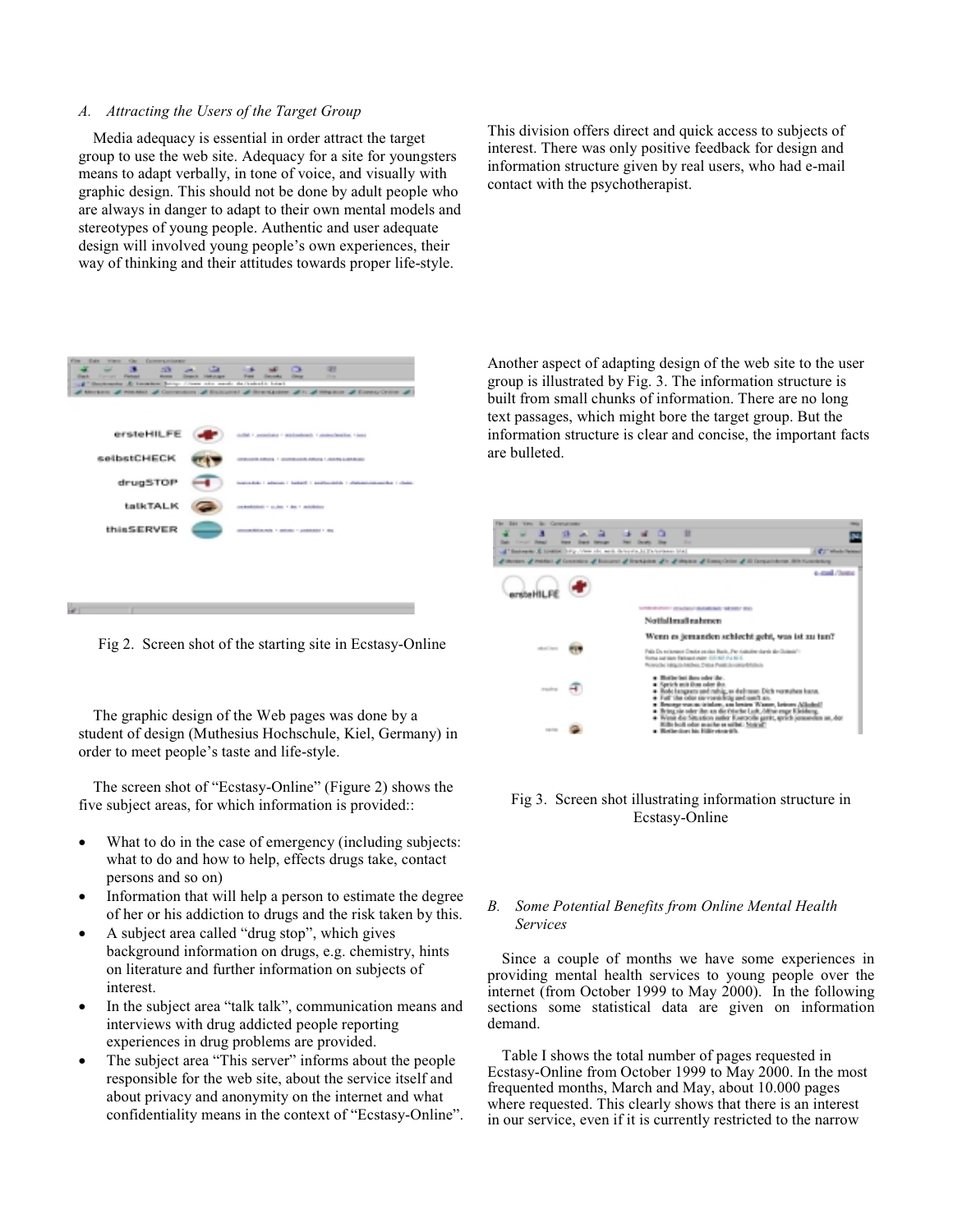subject of Ecstasy and for the clearly defined target group of those young people, who are exposed to XTC addiction or are in danger of consuming this party drug, and their peergroups like friends or parents.

The number of requests for pages differ over months. They are higher in November, March and May, which where months when we did marketing by other media, e.g. newspapers, scene magazines, posters in schools and discotheques, radio spots and so on.



**TABLE I** 

NUMBER OF REQUESTED PAGES / MONTHLY SUMMARY

Table II shows a daily summary of the number of requested web pages in Ecstasy-Online. We see that information is demanded all over the week. Peaks are on weekdays (Tuesday, Thursday), less demand is during the weekend.

**TABLE II** NUMBER OF REOUESTED PAGES / DAILY SUMMARY

number of pages



Similarily, the hourly summary on requested web pages, given in table III, shows that information on demand is needed. Although there are peaks in the early afternoon (1 p.m. to 3 p.m.), there is also considerable demand in the evening hours and also during the night. Therefore, this statistics as well as the statistics summarizing the weekly demand show that availability of information-on-demand seems to be an important need of this user group.

**TABLE III** NUMBER OF REQUESTED PAGES / HOURLY SUMMARY



Although the statistics on use of our web services shows that the that the information pages are frequently asked for, there is a discrepancy between requests for information pages and e-mail contacts with the psychotherapist. More details on the nature of e-mail contacts is given in the statistics given in table IV.

From summarizing the figures in table IV, a discrepancy between the number of requests of information pages and the number of e-mail contacts is deduced. However, the e-mail contacts were only in five cases with young persons who had a drug problem themselves. The other e-mail contacts were with persons who worried about a friend having a drug problem. Nevertheless, in these five cases the persons had, even according to their self-awareness, a feeling of clear symptoms (partial amnesia, depressive mood) and a need for a therapy. Therefore, the contact centered around passing on to a out-patient department.

From table IV is also obvious that people seldom contact the psychotherapist twice.

**TABLE IV** Kind of services requested from Ecstasy Online (in December 1999 and January 2000)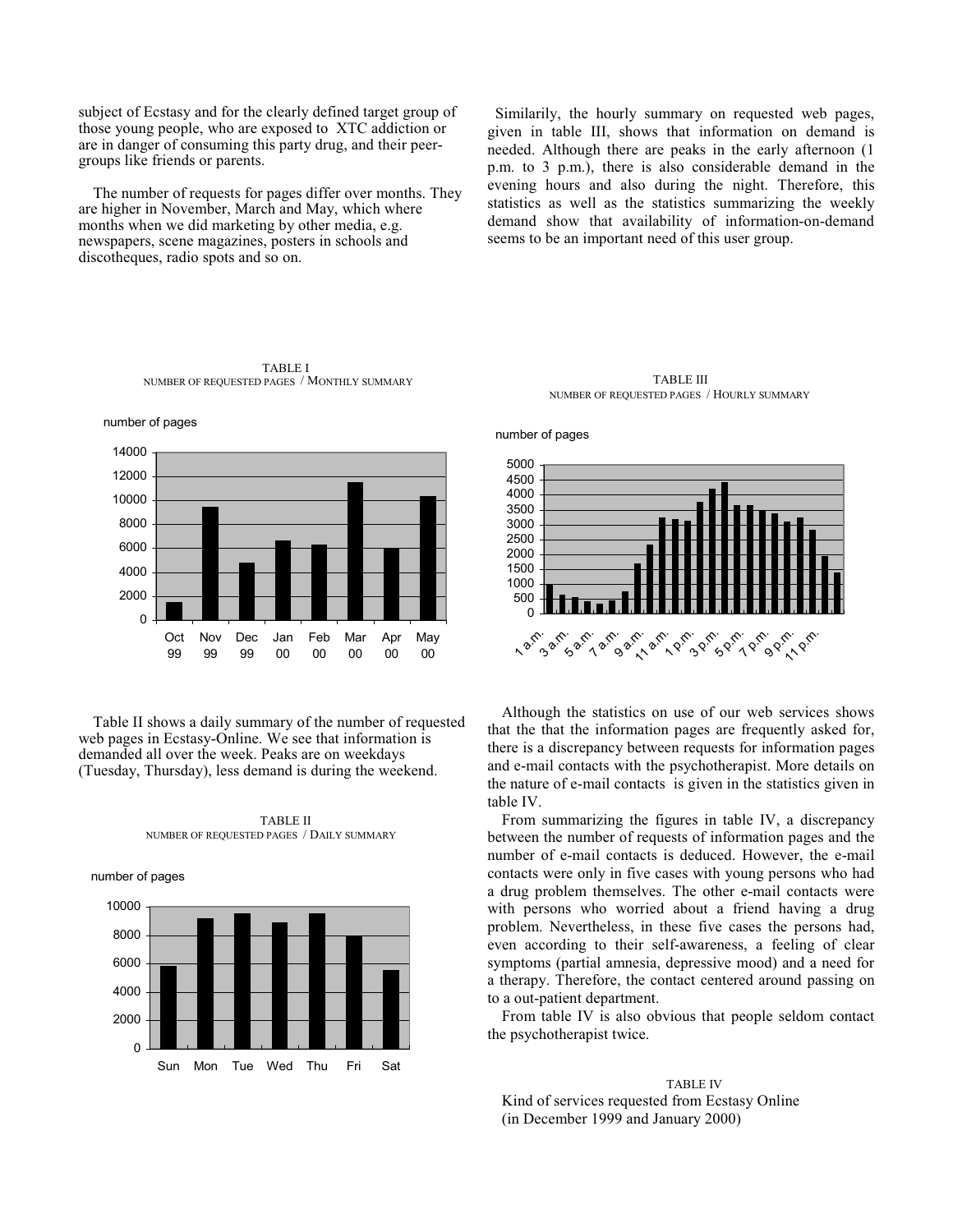| Kind and quality of the web service       | no.of requests |
|-------------------------------------------|----------------|
| requests for information pages (web site) | 11367          |
| E-Mail requests (total)                   | 57             |
| E-Mail requests for detailed information  | 45             |
| E-Mail requests for counceling            | 20             |
| single e-mail contact                     | 36             |
| two e-mail contacts                       | 16             |
| three and more e-mail contacts            | 5              |
| questionnaire filled in                   | 2              |
| pgp encoding                              | O              |

These figures and experiences with e-mail contacts seem not to prove our initial hypothesis. We supposed, that mainly those people having drug problems themselves would use the service. This came from the considerations that consuming designer drugs is a question of modern life-style of young people. Their self-images are in a sharp contrast with common images of traditional mental health services, which have an aura of a drop-in center for junkies, who are in no way figures for identification. Therefore, they need other kinds of mental health services as they could be provided over the internet. To avoid confusion here, online counseling should in no way aim at replacing other kinds of mental health services. They should provide only temporary arrangement for preparing face-to-face counseling. This solution covers the advantage that the young person, who is in search for help, gets an opportunity to collect positive experiences with expert help without loosing control over openness and honesty.

When staring the e-mail service, our second hypothesis was, that communication by e-mail and in chat rooms offers young people a context for playing with other perspectives and new ways for dealing with subject themes. The medium allows role-taking for looking at things from a different angle without being forced to proof one's identity. Role-taking and playing with alternate identities are options helping youngsters to minimize inhibition thresholds for talking about embarrassing and highly explosive subjects. Otherwise they would not be prepared to deal with such issues in face-to-face communication with therapists as engaged in traditional mental health services. This thesis was not proven either.

Instead the services seems to be successful offered for the needs of the peer-group of people with drug problems. The information offered on the web site seems not to be detailed and situation specific enough meeting their information needs. They often wanted the therapist to look at their concrete situation and specific context and embedded problem. They asked the psychotherapist about an estimation of the degree of drug addiction and if they overvalue the observed symptoms. Many of them asked for advice how to help the person with drug problems or drug addiction to gain insight and awareness of the real problem and how to communicate.

As most persons from this peer group had similar problems, internet counseling is an alternative for them. To give advice to friends and to other contact persons of persons with ecstasy problems is from a developmental psychological point of view very important, because the peer group is influential in formation and growth of attitudes towards drugs.

In ten cases persons from the peer-group of the friends asked also, how they could manage to inform the parents. This shows that the social surroundings from the point of view of these young people have changed dramatically. This change of the neer-group was in most of the cases estimated as being dramatically. This also gives a hint on the importance of the peer-group for attitude towards drugs and for consuming drugs, as proofed by scientific results reporting about young people's becoming addicted to something. Facing this relationship between peer-group and addiction, it is interesting, that in no case any mother or father was in seek for help, maybe because of their lack of web experience, which seems to be more common with the younger generation.

## C. What About Confidentiality and Anonymity for Communication over the Internet?

When talking about online-counseling and therapy, several keywords are relevant: professionalism of the advisor, obligations and liability of the advice given and also confidentiality. These three aspects are relevant for counseling and therapy in general, but they get another quality, if the mental health services are provided on the web.

As far as professionalism is concerned, one can never be absolutely sure, if the e-mail or chat conversation partner is really a professional expert in this field. In order to enhance the trust in the professionalism of the communication partner, the German professional association of psychotherapists is discussing to give a certificate for those, who should be allowed to provide online counseling and online therapy.

Liability is another aspect, which cannot easily be. guaranteed with online-counseling. Internet contacts are easily subject to be stopped any time. Although this fact makes internet contact very attractive for many people, there is also a disadvantage connected with. There is no reliable basis for receiving a relevant answer right in time, e.g. in the emergency case.

The most interesting ethical aspect of online-counseling and online-therapy is confidentiality. Strict confidentiality for e-mail contacts has to be guaranteed by the expert providing assistance and help, as the psychotherapist can do in our project, who is motivated by his professional background and affiliation. This is important from the point of view of data security. Above this common criteria critical questions may cause severe threat for punishment which would prevent youngsters in face-to-face communication situation from openness and honesty.

In the context of online-counseling personal and highly sensitive data are generated, which have to be exchanged and recorded under consideration of data protection aspects, e.g. data encoding. On the one side there is a need for confidentiality and anonymity in communication with mental health services, on the other side, however, every user leaves traces of data when using the internet. They allow attackers to keep in track and assault privacy.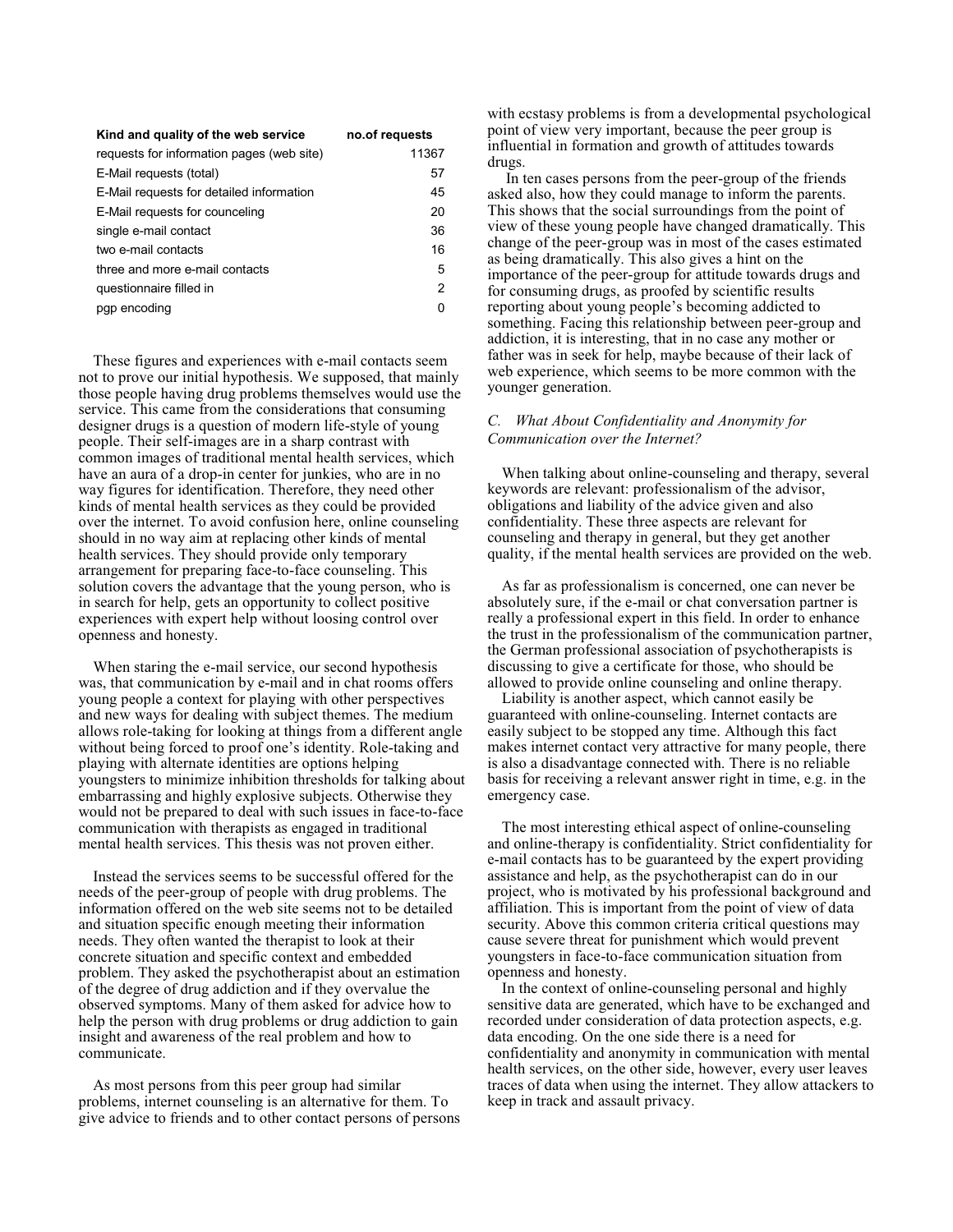In our project "Ecstasy-Online" data encoding with PGP (pretty good privacy) is the first step of severe data transfer in e-mail communication. Online counseling needs secure methods to prevent attacks and guarantee confidentiality and anonymity of communication for which methods are to be developed, evaluated and adapted.

However, in none of the contacts with the psychotherapist anyone pgp encoded the e-mail messages. We suppose this is for reasons of providing no user-friendly interface. We take this also as a hint that user's mental models [6] on confidentiality differ from real technical conditions of a lack of privacy.

Our next step will be to enable anonymity for communication over the internet. As every use of internet services generates data traces, which can be recorded and combined at every step taken on the transfer path [7], it bears the danger of third parties to take a look at the content. All data transfer over the internet is of limited confidentiality in the above sense. In order to guarantee a maximum of confidentiality, technical concepts like anonymity and being unobserved for communication are suggested [8]. This concepts will be implemented in summer 2000 for application in Ecstasy-Online in cooperation with the commissioner for data protection in Schleswig-Holstein in the project WAU – web surfing anonymous and unobservable, funded by the European Commission, where a technology for anonymity on the web based on Mix-techniques [9] is developed.

## D. About Privacy on the Internet

Being anonymous and unobserved on the internet is intensively discussed by politicians in the context of cyber crime and therefore subject to legislation in several countries  $(10, 11)$ . Furthermore, there is a legislation draft of the European Council against cyber crime. This legislation initiative foresees that internet providers will be forced by law to collect data on the internet communication of their clients in the case they are asked for by the legal authorities. Another proposal for data collection of individual internet data transfer was put forward by the USA at the G-8-Conference [12], defining a kind of international internet police. Although this proposal was refused by "Internet" Alliance" and by "Global Internet Project" it reveals international legislation's interest in stricter regulation and control for the communication and internet data transfer.

According to their concept only digital signature should be allowed, but not the kind of anonymity needed for example for the kind of personal service offered in our project. However, in situations like mental health services for young people, there is absolutely no need for anyone to be able to reveal the identity of the communication partner or to get knowledge of sensitive personal data.

#### $IV.$ **OUTLOOK**

Designing an online service for providing mental health services for young people needs interdisciplinary cooperation. In the case of our project the co-operating partners were computer scientists, information scientists, designers, psychotherapists, and the commissioner for data protection at the Government of Schleswig-Holstein (Germany).

Our results suggest that utilizing new media to provide mental health services to young people comprise benefits for the youngsters, as well as for empirical researchers and for daily work of the mental health services. All these advantages were discussed in the sections above. However, the beneficial potential of the new media for the target group does not reveal itself and is not automatically inherent to the new media. Rather it is the case that media usability has to be designed and design criteria have to be discovered and generalized for common use. These design criteria may range from interface design, to adequate communication strategies for e-mail messages and chat rooms and to methods that guarantee confidentiality and anonymity for the use of internet services. Here are many demands for further research and societal discussion. **ACKNOWLEDGMENT** 

We thank our co-operating partners: Prof. Dr. Hubertus von Amelunxen and Christian Dworak, both Muthesius-Hochschule for Design (Kiel), Dr. H. Bäumler, Commissioner for Data Protection at the Government of Schleswig-Holstein and his staff (especially Marit Köhntopp).

### **REFERENCES**

- [1] Nutzung von Online-Medien in Deutschland. ARD/ZDF-Online-Studie 1999: Wird Online Alltagsmedium? Media Perspectiven 8, S. 401-414
- [2] "Ecstasy-Online": Mental Health Service for drug addicted young people on the Internet, University of Luebeck, URL: http://www.xtc.mesh.de
- [3] Bennett, J.; Huang, M.P.; Alessi, N.P. (1996): Barriers to telemedicine in psychiatry. In: Miller, M.J.; Hammond, K.W.; Hile, M.G. (Eds.): Mental health computing. New York: Springer, pp. 415-428
- [4] Döring, Nicola (2000): Identitäten, Beziehungen und Gemeinschaften im Internet. In: Batinic, B. (Hg.): Internet für Psychologen. 2. Auflage. Göttingen: Hogrefe
- [5] Fiske, S.T., Taylor, S.E. (1991): Social Cognition. 2<sup>nd</sup> edition. New York: MacGraw Hill
- [6] Herczeg, M. (1994): Software-Ergonomie. Addisson-Wesley-Longman and Oldenbourg-Verlag
- [7] Danz, U.; Federrath, H.; Köhntopp, M.; Kritzenberger, H.; Ruhl, U. (1999): Anonymer und unbeobachtbarer Webzugriff für die Praxis; IT-Sicherheit ohne Grenzen. Tagungsband 6. Deutscher IT-Sicherheitskongress des BSI, 17.-19. Mai 1999, Bonn: Bundesamt für Sicherheit in der Informationstechnik. Ingelheim: SecuMedia-Verlag, S. 59-70
- [8] WAU Webzugriff anonym und unbeobachtbar. 1. Zwischenbericht "Anonyme Internet-Nutzung". -1. November 1999. Projekt des Landesbeauftragten für den Datenschutz Schleswig-Holstein, gefördert von der Initiative Informationsgesellschaft Schleswig-Holstein. URL: http://www.rewi.huberlin.de/Datenschutz/DSB/SH/projekte/wau/index.htm
- [9] Chaum, David (1981): Untraceable Electronic Mail, Return Addresses, and Digital Pseudonyms. Communication of the ACM 24 (2), pp. 84-88
- [10] Excerpt form the French legislation draft on anonymity  $\alpha$ the Internet  $(2000).$ URL: http://altern.org/defense/vote/texte.html